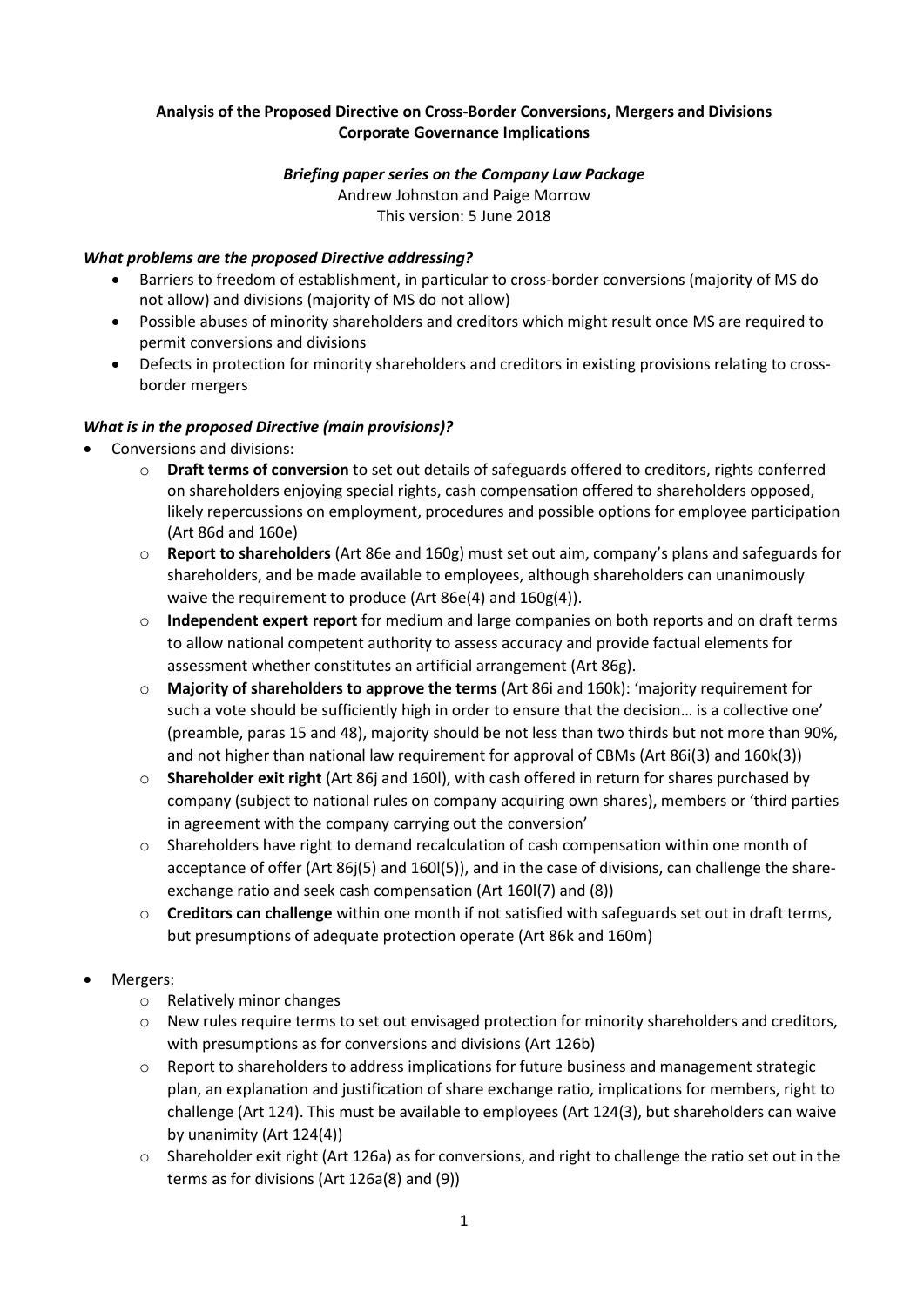o Creditor right to challenge safeguards (Art 126b) as for conversions.

# **What are the shortcomings and what could be done to fix them?**

- Existing accrued rights of creditors and minority shareholders are protected through the publication of draft terms for division, merger or conversion, a right for shareholder approval and exit, and a right for creditors to challenge. These rights will presumably rule out the possibility of MS introducing further rules to protect these interests and justifying them as necessary and proportionate to protect overriding requirements in the public interest under the CJEU's *Centros* and *Polbud* line of case law.
- Where existing shareholders or third parties purchase dissenting shareholder shares, this gives rise to concerns about manipulation of general meeting composition (including potential impacts on ESOPs). Some national systems will have relevant rules, but it might be worth considering a specific provision in the directive to allow remaining shareholders to object to the identity of the purchasers.
- How is quality of creditors' new claim to be assessed? By credit rating agencies (CRAs)? The EU is supposed to be reducing regulatory reliance on CRAs.
- What does 'undue' add to prejudice? How is undue to be assessed? By reference to national law?
- Pension funds are vulnerable in the event of cross-border restructuring, but there is wide diversity in pension provision across MS. Pension funds need to be referred to more explicitly in the Directive.

# **Recommendations**

- Tax authorities and pension funds should be explicitly named in the provisions aimed at protecting creditors
- The Directive should guarantee third party input into in-depth assessments and guarantee to companies and specific third parties (including tax authorities, employee representatives) the right to challenge certification decisions
- The **report addressed to the members** company to explain the implications of the cross-border move on the future business and the management's strategic plan and its implications for members **should be mandatory and included in BRIS** – articles 86e, 124 and 160g currently foresee the possibility of a unanimous member vote to waive this requirement, which could be prejudicial to the interests of employees and prevent full transparency/scrutiny.
- The Directive should require the draft terms to include the safeguards offered to pension schemes, and provide explicitly that pension funds and tax authorities have the right to challenge the safeguards offered to them, and that presumptions of adequacy resulting from the expert report do not apply in relation to them
- The Directive should mandate the independent expert to report on impact on pensions, and give pension funds **right of access** to the shareholder report, employee report and independent expert report (and a right to offer comments and opinions)
- In instances where an independent expert report is not required, a member or creditor of the company should be able to ask a competent authority to compel the preparation of a report within a stated period if there are concerns about the report provided by the company.
- To prevent conversions to avoid obligations to creditors, the directors of the converting company should be required to make a declaration, based on the information available to them at the date of the declaration, that they have made reasonable inquiries and are unaware of any reason why the company would be unable to meet its liabilities after the conversion. The current language in article 160m is permissive.
- Additionally, information about any directors of companies that fail to meet liabilities that fall due after the conversion could be updated in the Business Registries Interconnection Service (BRIS) and prevented from becoming directors in future companies.